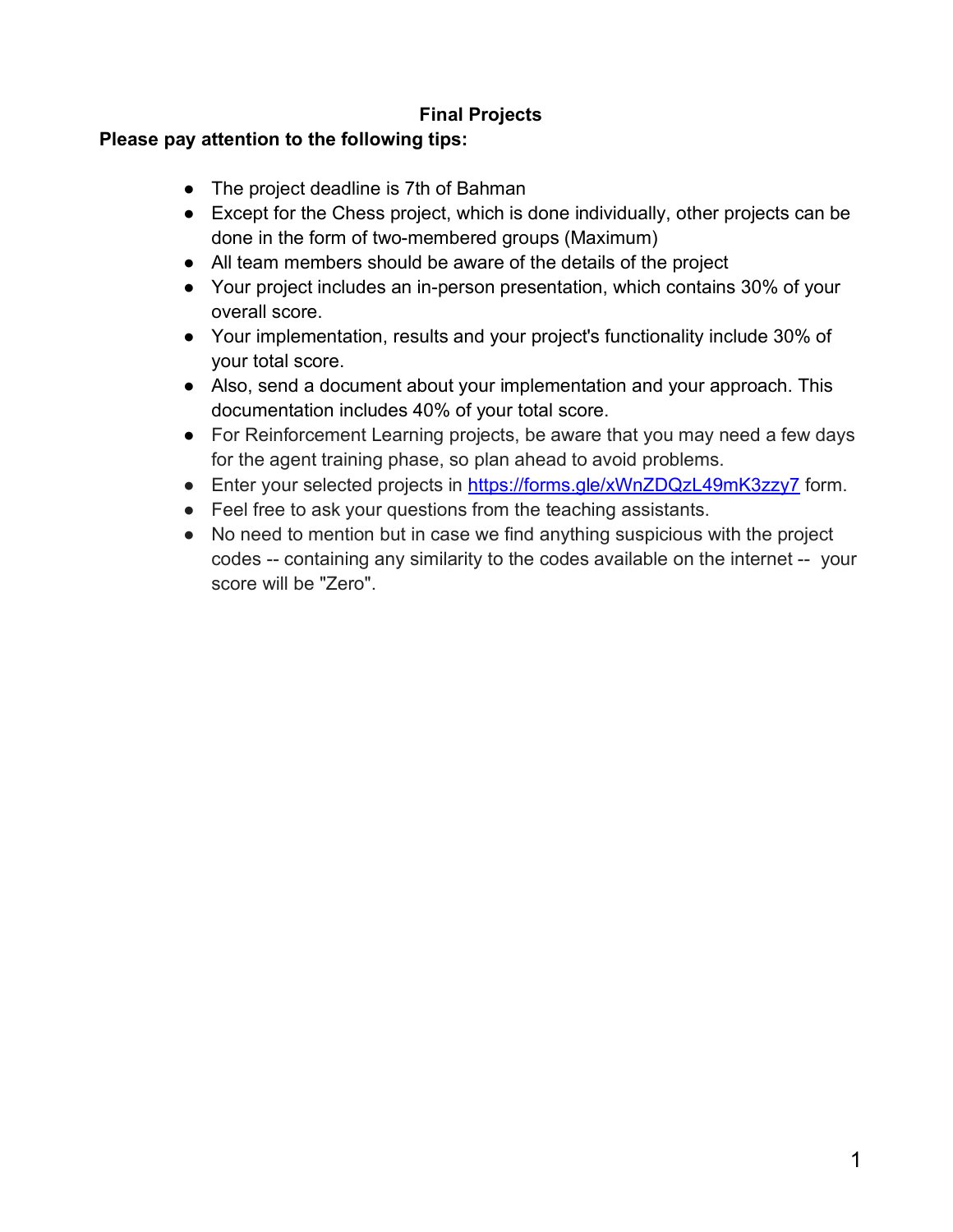- 1. Implementing intelligent agents for board-games:
	- Python-chess
		- This is a pure Python chess library with move generation, move validation and support for common formats.
		- For more information visit: https://pypi.org/project/python-chess/
		- The base logic of your algorithm for solving it must be **MinMax**
		- You can only use the **Standard** mode.
		- Download "chess.zip" which is available on the course's website

## **Gym Environment:**

Projects in this section include implementing Reinforcement Learning agents using Gym for different problems. Gym is a tool for Implementing Reinforcement Learning agents. For more information, and to install it, please visit: https://gym.openai.com/docs/

2. Boxing: In this project, you are going to implement an agent using RL methods for Boxing game on Atari. For more information about game logic, visit:

https://en.wikipedia.org/wiki/Boxing\_(Atari\_2600)

You should choose one of the following projects:

- ❏ https://gym.openai.com/envs/Boxing-v0/: In this environment, the observation is an RGB image of the screen, which is an array of shape (210, 160, 3) Each action is repeatedly performed for a duration of *k* frames, where *k* is uniformly sampled from  ${2,3,4}.$
- ❏ https://gym.openai.com/envs/Boxing-ram-v0/: In this environment, the observation is the RAM of the Atari machine, consisting of (only!) 128 bytes. Each action is repeatedly performed for a duration of *k* frames, where *k* is uniformly sampled from {2,3,4}.

3. Riverraid: In this project, you are going to implement an agent using RL methods for Riverraid game on Atari. For more information about game logic, visit: https://en.wikipedia.org/wiki/River\_Raid

You should choose one of the following projects:

- ❏ https://gym.openai.com/envs/Riverraid-v0/: In this environment, the observation is an RGB image of the screen, which is an array of shape (210, 160, 3) Each action is repeatedly performed for a duration of *k* frames, where *k* is uniformly sampled from {2,3,4}.
- ❏ https://gym.openai.com/envs/Riverraid-ram-v0/: In this environment, the observation is the RAM of the Atari machine, consisting of (only!) 128 bytes. Each action is repeatedly performed for a duration of *k* frames, where *k* is uniformly sampled from {2,3,4}.

4. Tennis: In this project, you are going to implement an agent using RL methods for a Tennis game on Atari.